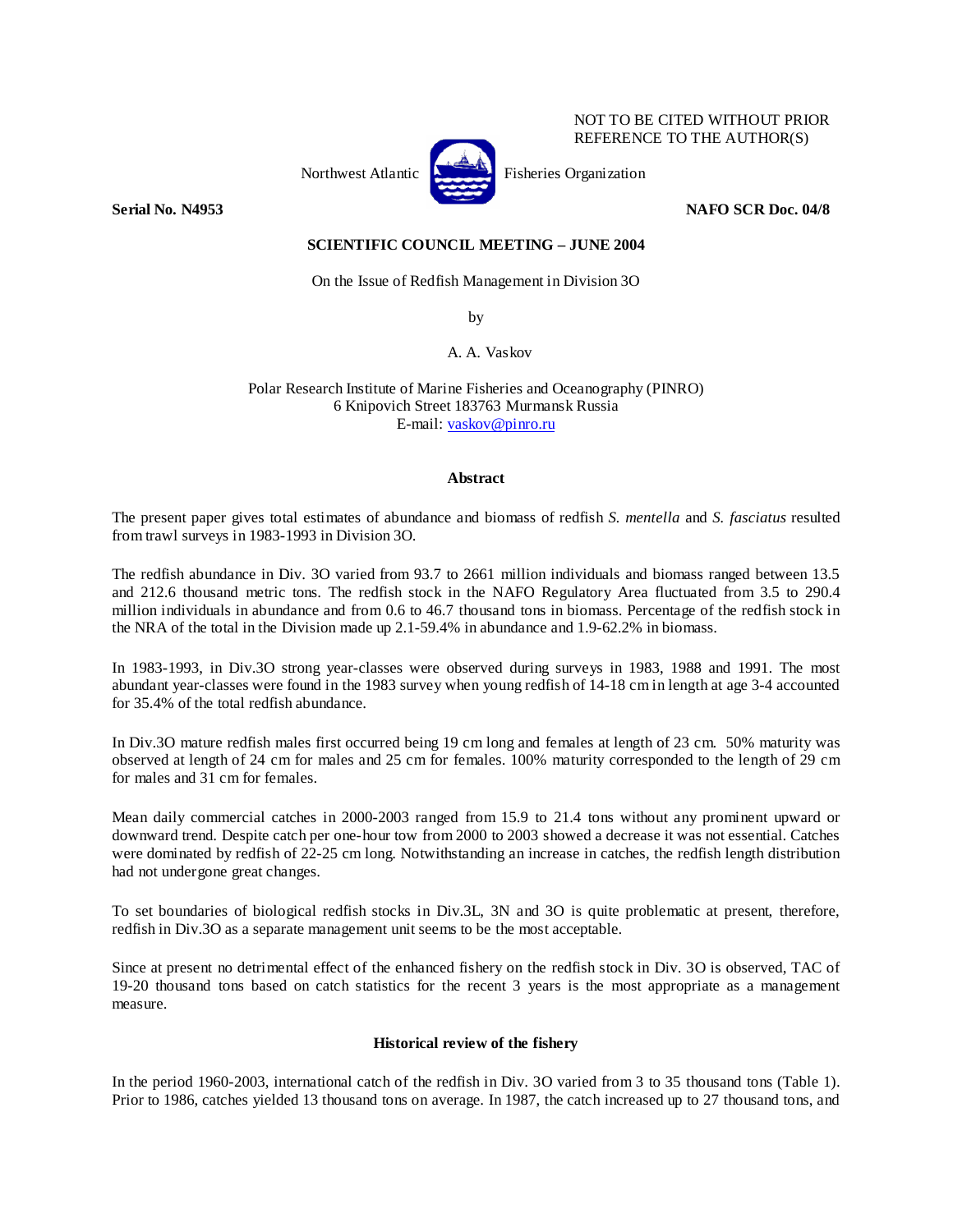in 1988 reached its maximum for the whole period having constituted 35 thousand tons. Afterwards, the catch began to decrease and made up only 3 thousand tons. In 1998, the fishery began to enhance again and in 2001, the catch increased to 20 thousand tons. In 1994-1995, in Div. 3O the most active were vessels of Portugal, which proportion amounted to 63-69%. In 1999-2000, the main catch was taken by Portuguese and Spanish vessels.

Historically, Canada had no considerable interest in fishing for the 3O redfish. However, in 1974, a TAC of 16 thousand tons was set in the 200-mile EEZ of Canada for Canadian fishermen. In 1978, it was increased to 20 thousand tons and had retained at this level until 1987. In 1988, this TAC was reduced to 14 thousand tons and in 1994 down to 10 thousand tons. This level has been kept until the present. Besides, according to Canadian regulations it is prohibited to catch redfish less than 22 cm in length. For the whole period of being, the internal Canadian TAC has never been taken out by 100%. Realization of the TAC mostly did not exceed 10-15%. Only in 1998, Canadian catch constituted 89.7% of the TAC in the amount of 10 thousand tons.

Since 2000, the fishery for the Div. 3O redfish, catch of which has not been limited to the present, has greatly enhanced due to increase of fishing effort mostly by Russian fleet. The redfish catch by Russian vessels for the recent 3 years has reached 10-11 thousand tons, which constitutes more than 50% of the total catch.

Prior to 1993, USSR/Russia dominated in catching redfish in Div.3O. From 1965 to 1975, proportion of catch taken by Russian fleet exceeded 90% (Table 2). On average, before 1993 percentage of Russian catch was 72.6%. Since 2001, more than 50% of the catch has fallen to Russia. In this relation it is worth noting that the fishery was conducted all year round by mostly 2-3 vessels of STM-type.

## **Scientific Research**

*Stock assessment*. Russian research conducted in 1983-1993 showed a wide year-to-year variation in the redfish stock estimates in Div. 3O (Vaskov, 2003). The redfish biomass varied from 13.5 to 212.6 thousand tons (Table 3). Proportion of the redfish stock in the Regulatory Area fluctuated from 1.9 to 62.2% and made up 17.6% on average. Length of the redfish occurred in catches ranged from 11 to 52 cm with individuals of 23-25 cm long being predominant.

Canadian research carried out during spring and fall surveys in 1991-2003 (Power, 2003a) indicated the redfish biomass to vary from 15.5 to 234.6 thousand tons (Table 4). In recent years, a downward trend in the stock has been observed. Percentage of the redfish stock in the Regulatory Area ranged between 4.9 and 52.8% and amounted to 17.5-21.9% on average. The redfish length during the spring survey varied from 5 to 37 cm; catches were dominated by individuals of 21-22 cm in length.

*Recruitment*. Russian surveys in Div.3O carried out during 1983-1993 showed that individuals of 10-13 cm in length recruited to the redfish stock in 1983, 1988 and 1991 (Fig. 1). They corresponded to strong year-classes of 1978-1979, 1984 and 1988, respectively. The most abundant year-classes were observed during the survey in 1983 when young redfish of 14-18 cm long at age 3-4 accounted for 35.4% of the total redfish abundance.

Canadian surveys registered the appearance of a weak year-class in 1999. However, in the opinion of Canadian scientists, low abundance of this year-class did not give grounds for good recruitment in the future.

*Maturity rate*. As was shown by Russian investigations in 2001-2003 carried out by NAFO observers onboard fishing vessels, catches in Div.3O were dominated by *S. fasciatus* (up to 85%). The main criteria to separate *S. mentella* and *S. fasciatus* were as follows:

- number of rays of anal fin (7 rays in *S. fasciatus*);
- unity of parietal and nuchal spines (united in *S. mentella*);
- number of vertebrae (30 or less in *S. fasciatus*; 31 or more in *S. mentella*).

Therefore, the present paper gives data on maturity rate of *S. fasciatus*.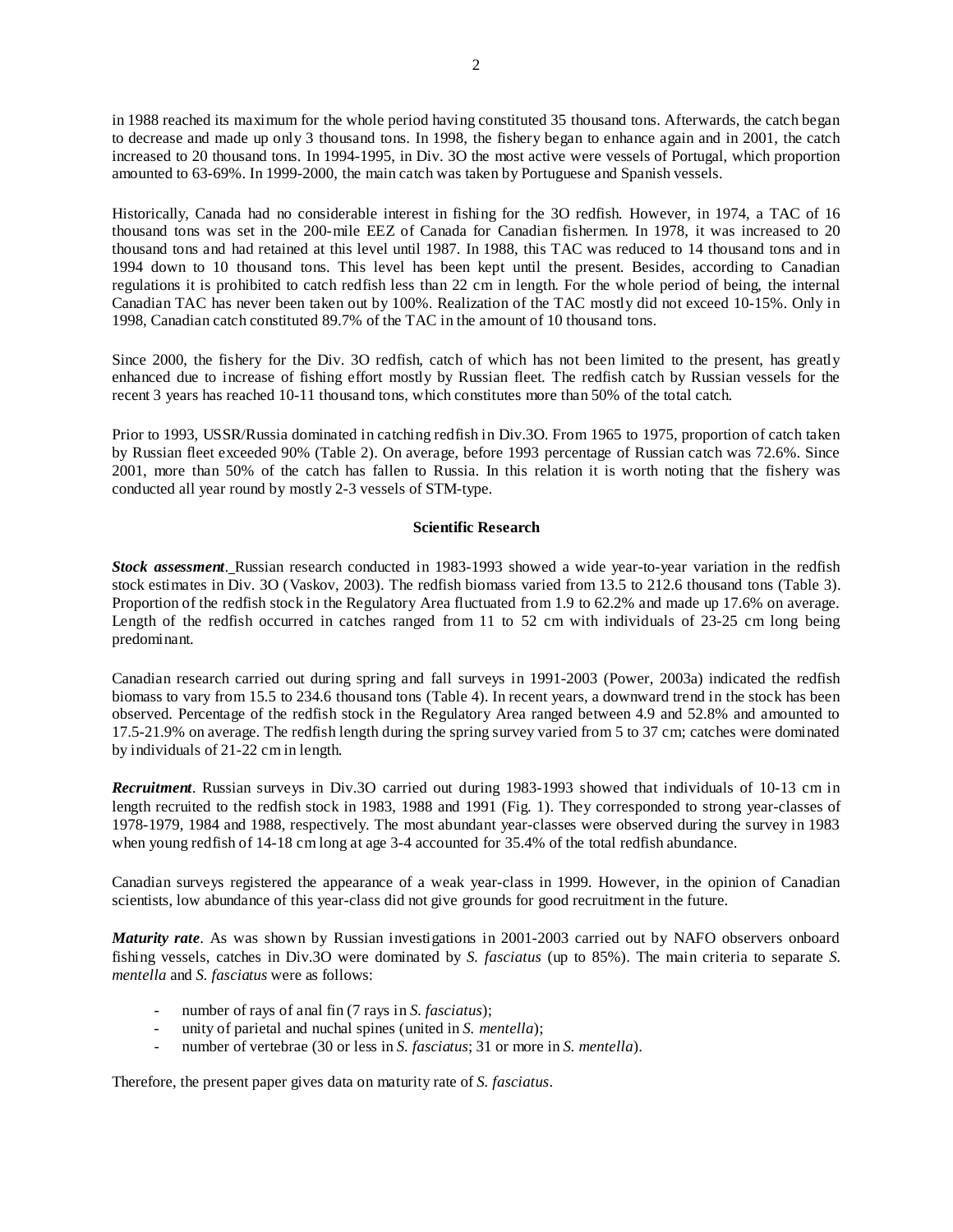In Div.3O mature redfish males first occurred at length of 19 cm and females at length of 23 cm. 50% maturity was observed at length of 24 cm for males and 25 cm for females (Fig. 2). 100% maturity corresponded to the length of 29 cm for males and 31 cm for females.

Canadian research showed that 50% maturity was observed at the length of 21 cm for males and 28 cm for females (Power, 2003a).

*Fishing mortality*. At the Scientific Council Meeting in June 2003 it was noted that current fishing mortality or absolute level of the stock could not be determined. However, it was registered that in 2001-2002 fishing mortality became to increase.

# **The Effect of Fishery on the Stock in 2000-2003**

The decrease in the international fishery in 1994-1995 was probably related to the reduction of Russian catch. In 1996-1998, Russian fishery was not carried out. Since 2000 Russian fleet has resumed the redfish fishery in this area. In 2001-2003, Russian catch stabilized at the level of 11 thousand tons.

Main Russian vessels targeted the redfish in Div. 3O were of STM-type. Such vessels had 1898 register tons and engine power of 1760 kW (2400 hp). The largest catch in Div. 3O during 2000-2003 was taken by those vessels (Table 5). Mean daily catches in that period varied from 15.9 to 21.4 tons without any prominent upward or downward trend. Despite catch per one-hour tow in the period 2000-2003 decreased, that reduction was not essential. Based on a fairly short period of the redfish fishery it is difficult for the time being to determine a trend in fishing mortality variation.

Data obtained from observers onboard fishing vessels indicated that in 2003 as in 1999-2002 (Vaskov, 2002) redfish of 22-25 cm in length dominated the catches (Fig, 3). Despite the catch increase, the redfish length distribution had not undergone essential changes.

## **Stocks or Management Units**

Stock definition and separation of redfishes into management units in the Convention Area was done prior to 1976. Based on the analysis of biological data (length, weight, age, growth rate etc.) and in some cases due to legal disputes, 8 stocks and management units were identified (Atkinson, 1986):

- Subarea  $2 + Div.3K$ :
- Divs. 3LN;
- Flemish Cap (Div. 3M);
- Div. 30:
- Div. 3P:
- Divs. 4 RST:
- Divs. 4VWX:
- Subarea 5.

Further, reasoning from analysis of growth rate, life span, main age-length groups and maximum ages Nikolskaya (Nikolskaya, 1981) showed that the redfish stock in Div. 3L differed from that in Div. 3NO where the stock should be considered single. In this relation, fishing limits (TAC) for Div. 3L and 3NO should be determined separately.

Canadian researchers (Atkinson and Power, 1986) having analyzed data available showed that the redfish stock in Div. 3K is more similar to that in Div. 3L. Along with this, they expressed the opinion that Div. 3O and 3P were separate management units while the issue of the 3N redfish stock identification remained unclear and required further investigation.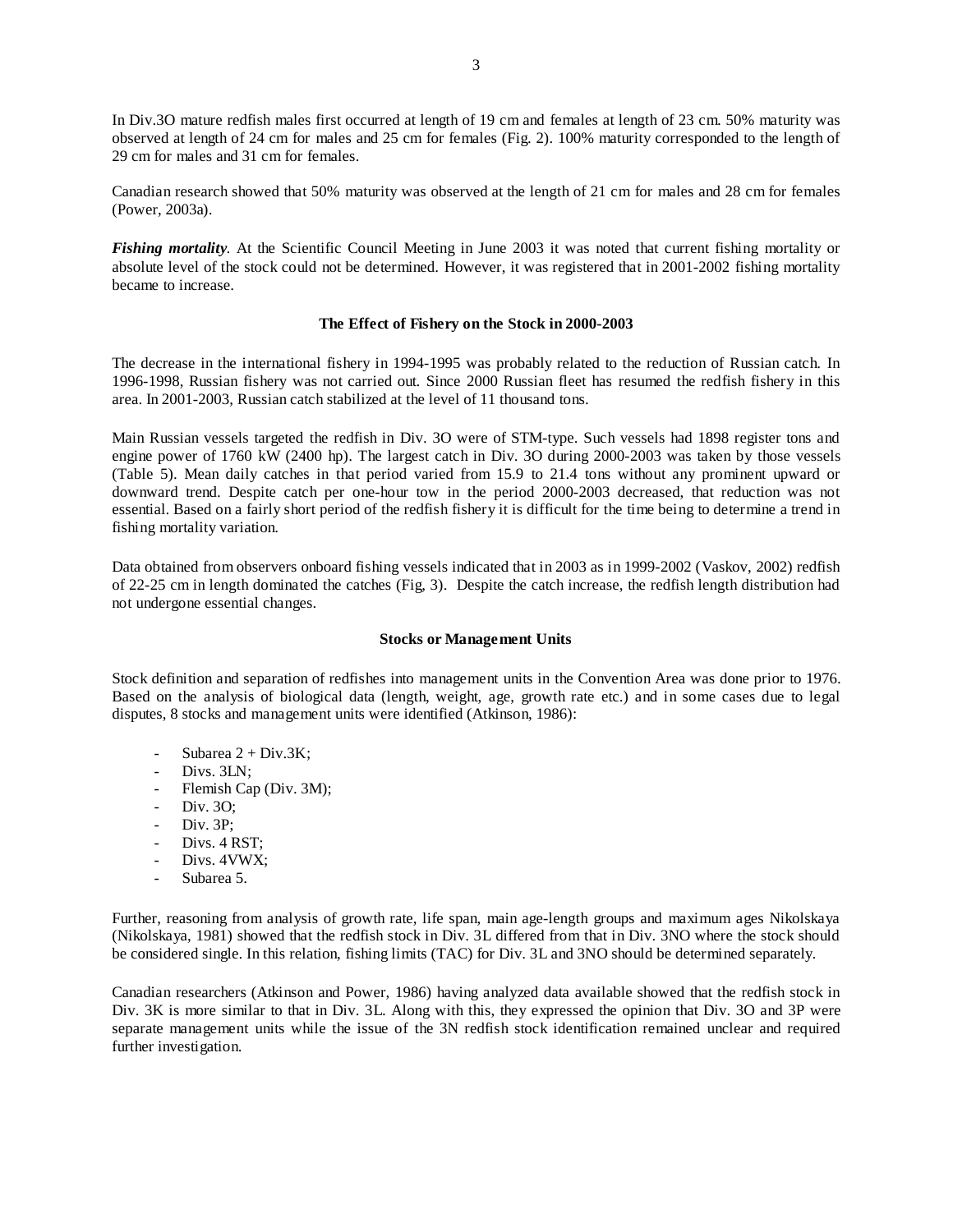## **Discussion**

The issue of a relationship of the redfish stocks in Div. 3L, 3N and 3O remains complicated and unclear at present. If migration pattern of the redfish between the above Divisions and a relationship between variation in biomass and abundance indices had been determined, it would have been reflected in the results from surveys. However, based on both Russian (Table 6) and Canadian (Table 7) (Power, 2003b) survey data it is very difficult to establish such relationship.

The boundary between Div. 3N and Div. 3O is conventional and was set up for the convenience of the stock management. Canadian fall and spring surveys in 1991-2002 showed that the redfish stock in Div. 3O was more similar to that in Div. 3N (Power, 2003c). Length distribution of redfish from both Divisions was alike and in some surveys exactly the same (spring survey in 1995, spring and fall surveys in 2000). A view was also expressed that if the redfish stock in Div. 3NO were single, management of these stocks as separate units would not be detrimental.

At present it is fairly difficult to set boundaries of the biological redfish stocks in Div. 3L, 3N and 3O as specific research into this issue such as tagging are related to certain difficulties. To determine whether the stocks intermingle in Div. 3N or there is a single biological stock does not seem feasible so far and requires further investigation. To identify the redfish stocks in Div. 3LNO and separate them into management units it is necessary to carry out further investigations to elucidate the following questions:

- ratio of each species percentage in catches;
- estimation of abundance and biomass of each species;
- distribution of the stock in the Regulatory Area and EEZ of Canada;
- study of the redfish migration between adjacent Divs. 3LNO.

Therefore, to treat the redfish in Div. 3O as a separate management unit seems to be the most acceptable at present.

Data obtained by Russian NAFO observers showed that the appearance or absence of strong year-classes in Div. 3O practically had no considerable effect on the fishery. The appearance of 1988 year-class of middle strength in the period 2000-2003 in fact did not influence the size composition of the stock as the fishery targeted redfish of 23-25 cm long at age 7-8 (1992-1995 year-classes). Therefore, at present it is very difficult to evaluate the stock recruitment in the future, for instance, due to year-class born in 1999.

Since no adverse effect of the increased fishery on the redfish stock in Div. 3O is observed at present, a probable TAC of 13 thousand tons obtained by averaging of historical catch since 1960 is not fully reasonable. In our opinion, a TAC of 19-20 thousand tons based on catch statistics for the recent 3 years is the most acceptable at present. Should a stable adverse effect of the current level of fishery on the redfish stock is revealed; the above TAC shall be adjusted.

#### **References**

ATKINSON, D. B. 1986. The redfish resources off Canada's east coast. Proc. Int. Rockfish Symp. Oct. 1986, Anchorage, Alaska. 15-33 p.

- ATKINSON, D.B., and D. POWER. MS 1986. The Stock Complex of Redfish in NAFO Divisions 3KLMNOPs. NAFO SCR Doc.86/38, Serial No. N1152, 30 p.
- NIKOLSKAYA, T.L. MS 1981. Isolation of deepwater redfish (Sebastes mentella Travin) stocks on the Grand Newfoundland Bank. NAFO SCR Doc.81/VI/57, Serial No. N341, 9 p.
- POWER, D. MS 2003. An Assessment of The Status of Redfish in NAFO Divisions 3LN. NAFO SCR Doc.03/55, Serial No. N4873, 21 p.
- POWER, D. MS 2003. Distribution of Redfish in NAFO Divisions 3LN Based on Canadian Research Surveys from 1991-2002. NAFO SCR Doc.03/60, Serial No. N4879, 8 p.
- POWER, D. MS 2003. An Assessment of The Status of Redfish in NAFO Division 3O. NAFO SCR Doc.03/63, Serial No. N4882, 30 p.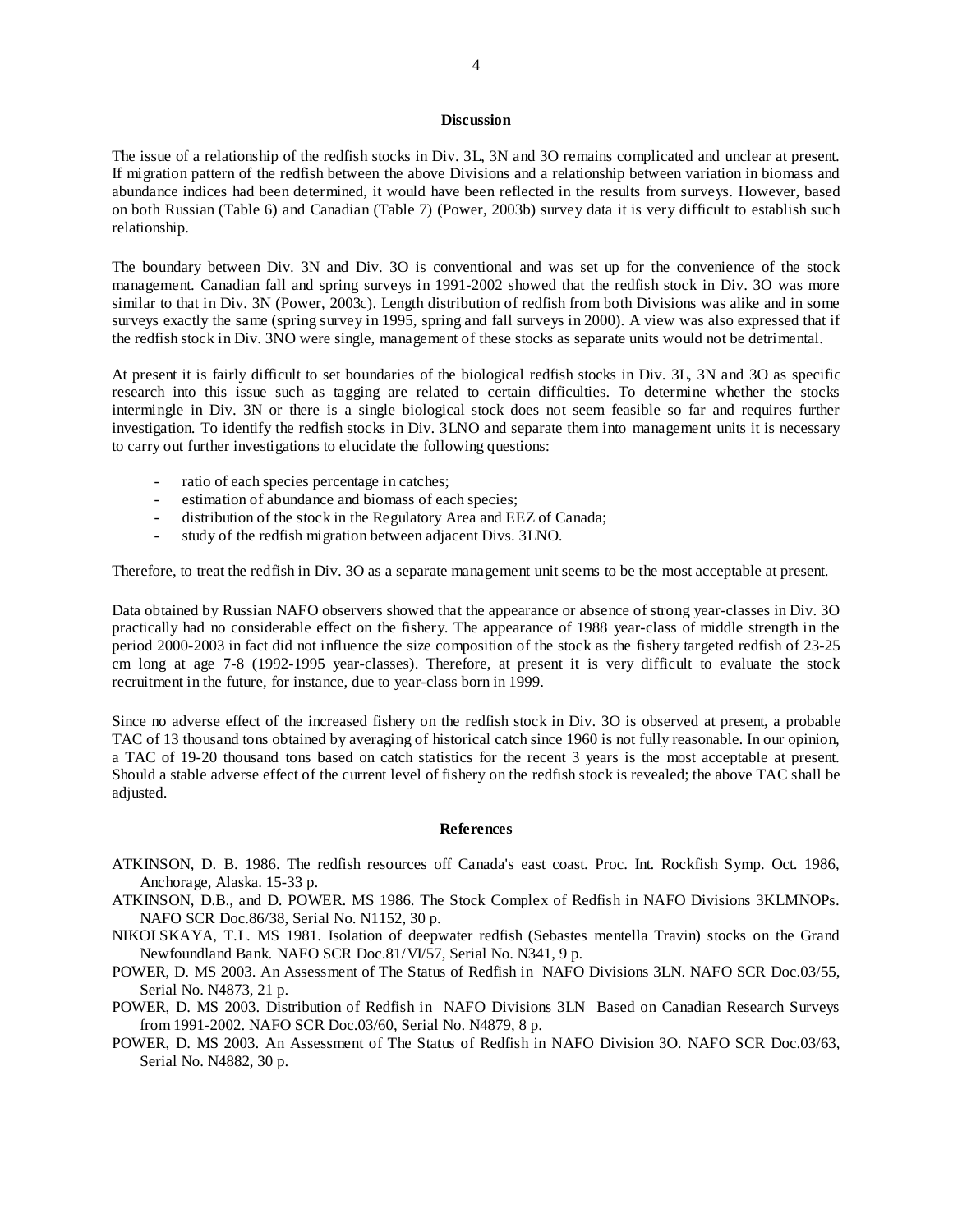VASKOV, A.A. MS 2003.Distribution of Redfish in Div.3O Based on Data from Russian Trawl Surveys in 1983- 1993. NAFO SCR Doc.03/12, Serial No. N4818, 13 p.

VASKOV, A.A. MS 2003. Brief Review of Russian Fisheries in Division in 2001-2002. NAFO SCR Doc.03/26, Serial No. N4836, 5 p.

| Country     |                  |                  |                  |                  |                  | Year             |                  |                  |                  |                  |                  |
|-------------|------------------|------------------|------------------|------------------|------------------|------------------|------------------|------------------|------------------|------------------|------------------|
|             | 1960             | 1961             | 1962             | 1963             | 1964             | 1965             | 1966             | 1967             | 1968             | 1969             | 1970             |
| Canada      | 190              | 997              | 1046             | 2155             | 1320             | 203              | 107              | 645              | 52               | 186              | 288              |
| Cuba        | $\boldsymbol{0}$ | $\boldsymbol{0}$ | $\boldsymbol{0}$ | $\boldsymbol{0}$ | $\mathbf{0}$     | $\boldsymbol{0}$ | $\boldsymbol{0}$ | $\boldsymbol{0}$ | $\boldsymbol{0}$ | $\boldsymbol{0}$ | $\theta$         |
| France (SP) | 30               | 147              | 285              | 549              | 260              | 106              | 41               | 210              | 6                | 3                | $\overline{0}$   |
| <b>DDR</b>  | $\overline{0}$   | $\overline{0}$   | $\overline{0}$   | $\mathbf{0}$     | $\overline{0}$   | 179              | 26               | 451              | $\mathbf{0}$     | $\overline{0}$   | $\overline{0}$   |
| Japan       | $\theta$         | $\overline{0}$   | $\mathbf{0}$     | $\overline{0}$   | $\theta$         | $\boldsymbol{0}$ | $\overline{0}$   | $\boldsymbol{0}$ | 21               | $\overline{0}$   | 51               |
| Poland      | $\theta$         | 0                | $\Omega$         | 25               | $\Omega$         | $\overline{0}$   | 452              | 1                | $\mathbf{0}$     | 345              | $\overline{0}$   |
| Romania     | 0                | 0                | $\Omega$         | $\Omega$         | $\Omega$         | $\Omega$         | $\mathbf{0}$     | $\mathbf{0}$     | $\Omega$         | $\overline{0}$   | 58               |
| Portugal    | $\overline{0}$   | 0                | $\Omega$         | $\Omega$         | $\overline{0}$   | $\theta$         | $\overline{0}$   | 0                | $\mathbf{0}$     | $\boldsymbol{0}$ | $\mathbf{0}$     |
| Spain       | $\overline{0}$   | $\theta$         | $\Omega$         | $\theta$         | $\overline{0}$   | $\mathbf{0}$     | $\overline{0}$   | $\overline{0}$   | $\boldsymbol{0}$ | $\overline{0}$   | $\theta$         |
| Russia      | 200              | 2536             | 5901             | 3568             | 12786            | 19300            | 14667            | 17707            | 6364             | 15344            | 12795            |
| <b>GBR</b>  | 1                | 10               | $\overline{0}$   | $\overline{2}$   | 3                | 3                | 5                | 23               | $\boldsymbol{0}$ | $\overline{0}$   | $\overline{0}$   |
| <b>USA</b>  | 4609             | 7704             | 325              | 2881             | 1675             | $\mathbf{0}$     | 7                | $\boldsymbol{0}$ | $\overline{c}$   | $\boldsymbol{0}$ | $\overline{0}$   |
| S. Korea    | $\overline{0}$   | $\overline{0}$   | $\overline{0}$   | $\overline{0}$   | $\overline{0}$   | $\overline{0}$   | $\overline{0}$   | $\overline{0}$   | $\mathbf{0}$     | $\overline{0}$   | $\overline{0}$   |
| Estonia     | $\overline{0}$   | 0                | $\overline{0}$   | $\overline{0}$   | $\overline{0}$   | $\overline{0}$   | $\Omega$         | $\theta$         | 0                | $\overline{0}$   | $\Omega$         |
| Total       | 5030             | 11394            | 7557             | 9180             | 16044            | 19791            | 15305            | 19037            | 6445             | 15878            | 13192            |
|             |                  |                  |                  |                  |                  |                  |                  |                  |                  |                  |                  |
| Country     |                  |                  |                  |                  |                  | Year             |                  |                  |                  |                  |                  |
|             | 1971             | 1972             | 1973             | 1974             | 1975             | 1976             | 1977             | 1978             | 1979             | 1980             | 1981             |
| Canada      | 165              | $\overline{508}$ | 133              | 91               | 103              | 3664             | 2972             | 1841             | 6404             | 1541             | 2577             |
| Cuba        | $\boldsymbol{0}$ | $\boldsymbol{0}$ | $\boldsymbol{0}$ | $\boldsymbol{0}$ | $\boldsymbol{0}$ | $\boldsymbol{0}$ | 500              | 368              | 2517             | 1487             | 1368             |
| France (SP) | $\overline{c}$   | $\overline{2}$   | $\overline{0}$   | 31               | 0                | 16               | 2                | $\overline{0}$   | $\overline{0}$   | $\overline{0}$   | $\overline{0}$   |
| <b>DDR</b>  | 50               | 8                | $\overline{0}$   | $\mathbf{0}$     | $\overline{0}$   | $\boldsymbol{0}$ | $\mathbf{0}$     | $\overline{0}$   | 0                | $\boldsymbol{0}$ | $\theta$         |
| Japan       | 1132             | 66               | 472              | 44               | 7                | 4                | $\mathbf{0}$     | 3                | $\overline{c}$   | $\overline{0}$   | $\theta$         |
| Poland      | 225              | 26               | $\mathbf{0}$     | $\Omega$         | 0                | $\overline{0}$   | $\Omega$         | $\theta$         | $\theta$         | $\overline{0}$   | $\Omega$         |
| Romania     | $\overline{c}$   | $\theta$         | $\Omega$         | $\Omega$         | $\Omega$         | $\theta$         | $\theta$         | $\overline{0}$   | 664              | $\theta$         | $\Omega$         |
| Portugal    | $\Omega$         | $\theta$         | 36               | $\Omega$         | $\theta$         | 1                | $\Omega$         | $\overline{0}$   | 134              | 59               | $\Omega$         |
| Spain       | $\theta$         | $\theta$         | $\mathbf{0}$     | $\overline{0}$   | $\theta$         | $\overline{0}$   | $\overline{0}$   | 1                | 8                | $\overline{0}$   | $\Omega$         |
| Russia      | 18216            | 15501            | 8156             | 12747            | 15000            | 11663            | 7376             | 4647             | 8008             | 14219            | 8659             |
| <b>GBR</b>  | $\overline{0}$   | 6                | $\boldsymbol{0}$ | 13               | $\boldsymbol{0}$ | $\boldsymbol{0}$ | $\boldsymbol{0}$ | $\boldsymbol{0}$ | $\boldsymbol{0}$ | $\boldsymbol{0}$ | $\boldsymbol{0}$ |
| <b>USA</b>  | $\Omega$         | $\overline{0}$   | $\mathbf{0}$     | 198              | $\Omega$         | 0                | $\overline{0}$   | $\overline{0}$   | $\Omega$         | $\overline{0}$   | $\overline{0}$   |
| S. Korea    | $\theta$         | $\overline{0}$   | 0                | $\overline{0}$   | $\theta$         | $\overline{0}$   | $\overline{0}$   | $\overline{0}$   | $\overline{0}$   | $\overline{0}$   | $\overline{0}$   |
| <b>LTU</b>  | $\theta$         | $\overline{0}$   | $\overline{0}$   | $\overline{0}$   | $\theta$         | $\overline{0}$   | $\overline{0}$   | $\overline{0}$   | $\overline{0}$   | $\overline{0}$   | 0                |
| Estonia     | $\theta$         | $\overline{0}$   | 0                | $\theta$         | $\overline{0}$   | $\overline{0}$   | $\theta$         | $\overline{0}$   | $\theta$         | $\theta$         | $\overline{0}$   |
| Total       | 19792            | 16117            | 8797             | 13124            | 15110            | 15348            | 10850            | 6860             | 17737            | 17306            | 12604            |

Table 1. International catch of redfish (tons) in Div. 3O in 1960-2002 (STATLANT21A).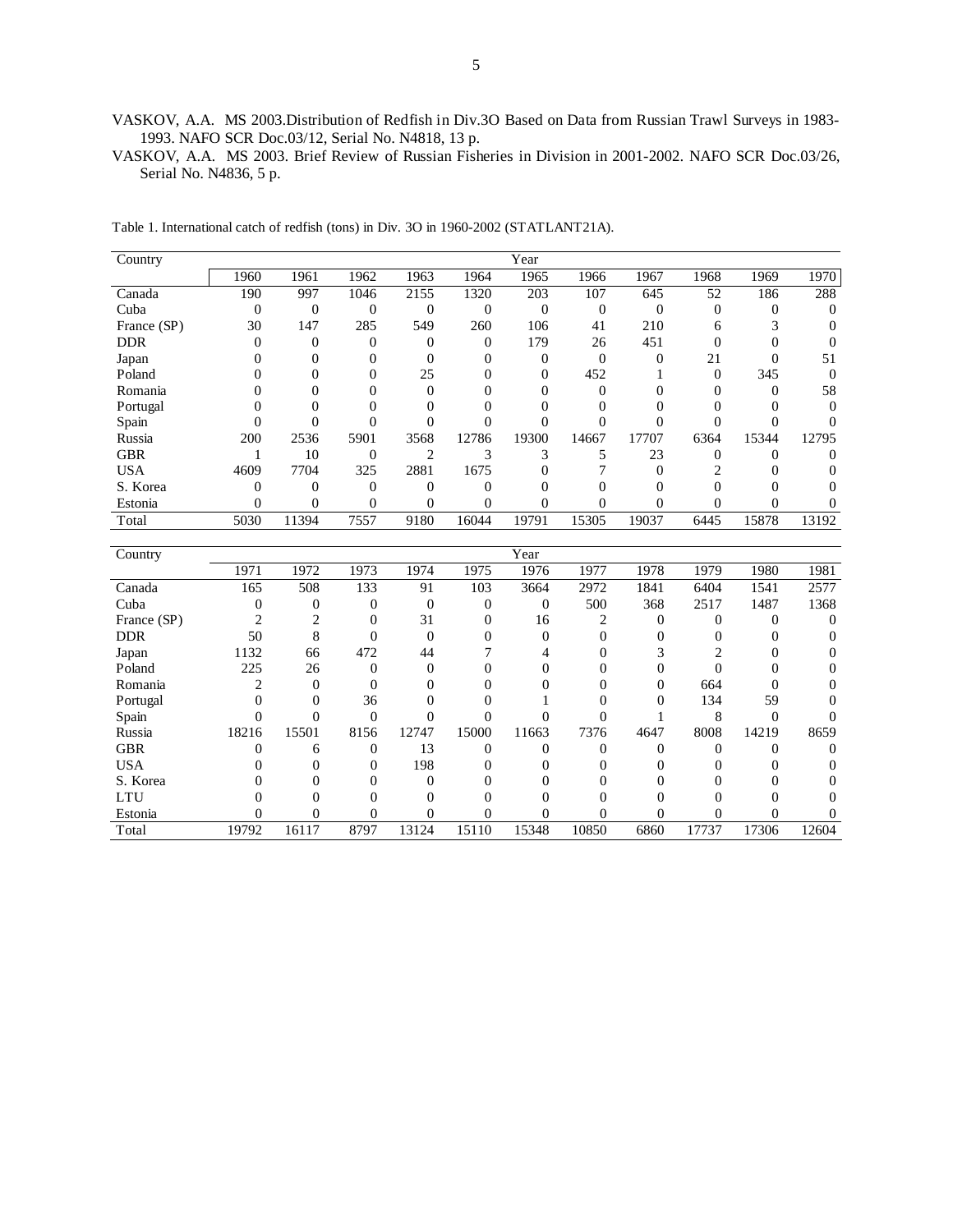Table 1 (continued)

| Country     |          |      |       |      |          | Year  |       |       |       |      |       |
|-------------|----------|------|-------|------|----------|-------|-------|-------|-------|------|-------|
|             | 1982     | 1983 | 1984  | 1985 | 1986     | 1987  | 1988  | 1989  | 1990  | 1991 | 1992  |
| Canada      | 491      | ⇁    | 167   | 104  | 141      | 183   | 181   | 27    | 310   | 28   | 1219  |
| Cuba        | 1651     | 1460 | 1316  | 806  | 3006     | 2859  | 2753  | 2138  | 5500  | 2748 | 2776  |
| France (SP) | $\theta$ | 2    |       | 0    | 0        |       |       |       |       |      |       |
| <b>DDR</b>  | $\Omega$ |      |       | 0    | 0        |       |       |       |       |      |       |
| Japan       | 496      |      | 1258  | 661  | 1162     | 1074  | 1606  | 1724  | 2812  | 226  | 125   |
| Poland      |          |      |       |      |          |       |       |       |       |      |       |
| Romania     |          |      |       |      |          |       |       |       |       |      |       |
| Portugal    |          |      |       |      |          | 0     | 22    | 12    | 166   |      | 1468  |
| Spain       |          |      | 25    | 630  | 45       | 26    |       |       | 8     |      |       |
| Russia      | 8717     | 5670 | 7262  | 5905 | 6099     | 7152  | 4921  | 4517  | 7622  | 4427 |       |
| <b>GBR</b>  |          |      |       | 0    |          |       |       |       |       |      |       |
| <b>USA</b>  |          |      | 0     | 104  |          |       |       |       |       |      |       |
| S. Korea    |          |      |       |      | $\Omega$ | 01726 | 1805  | 2638  | 1666  | 129  | 1935  |
| LTU         |          |      |       |      |          |       |       |       |       |      |       |
| Estonia     | $\theta$ |      | 0     |      | 0        |       |       |       |       |      |       |
| Total       | 11360    | 7140 | 10028 | 8210 | 10455    | 13020 | 11292 | 11056 | 18084 | 7561 | 13368 |

| Country     |          |          |      |          |          | Year  |          |       |       |          |        |
|-------------|----------|----------|------|----------|----------|-------|----------|-------|-------|----------|--------|
|             | 1993     | 1994     | 1995 | 1996     | 1997     | 1998  | 1999     | 2000  | 2001  | 2002     | Total  |
| Canada      | 698      | 1624     | 177  | 7255     | 2554     | 8972  | 2344     | 2206  | 4869  | 3000     | 63745  |
| Cuba        | 665      | $\Omega$ | 0    | 0        | $\Omega$ | 0     | $\theta$ |       |       | $\Omega$ | 33918  |
| France (SP) | $\Omega$ |          |      | 0        | 134      | 266   |          |       |       |          | 2092   |
| <b>DDR</b>  | $\Omega$ | 0        |      |          | $\Omega$ | 0     |          |       |       |          | 714    |
| Japan       | 159      | $\Omega$ | 264  | 417      | 285      | 355   |          |       |       |          | 14427  |
| Poland      | $\Omega$ |          | 0    |          |          | 0     |          |       |       |          | 1074   |
| Romania     |          |          |      |          |          |       |          |       |       |          | 724    |
| Portugal    | 4794     | 2918     | 1935 | 1635     | 894      | 1875  | 5469     | 4555  | 3535  | 4610     | 34126  |
| Spain       | $\Omega$ | 26       | 22   | 338      | 1245     | 1884  | 4549     | 3747  | 2314  | 659      | 15531  |
| Russia      | 6887     | 60       | 416  | $\Omega$ |          | 0     | 231      | 2233  | 11343 | 11182    | 335849 |
| <b>GBR</b>  | 0        | $\Omega$ | 0    | 0        |          | 0     | 0        | 0     | 0     |          | 66     |
| <b>USA</b>  | 0        | $\Omega$ | 0    |          |          |       |          |       |       |          | 17507  |
| S. Korea    | 17       |          |      |          |          |       |          |       |       |          | 9916   |
| <b>LTU</b>  |          |          |      |          |          |       |          |       |       |          |        |
| Estonia     |          | 0        |      |          |          |       |          | 49    |       |          | 49     |
| Total       | 13220    | 4628     | 2814 | 9645     | 5112     | 13352 | 12593    | 12790 | 22061 | 19452    | 529739 |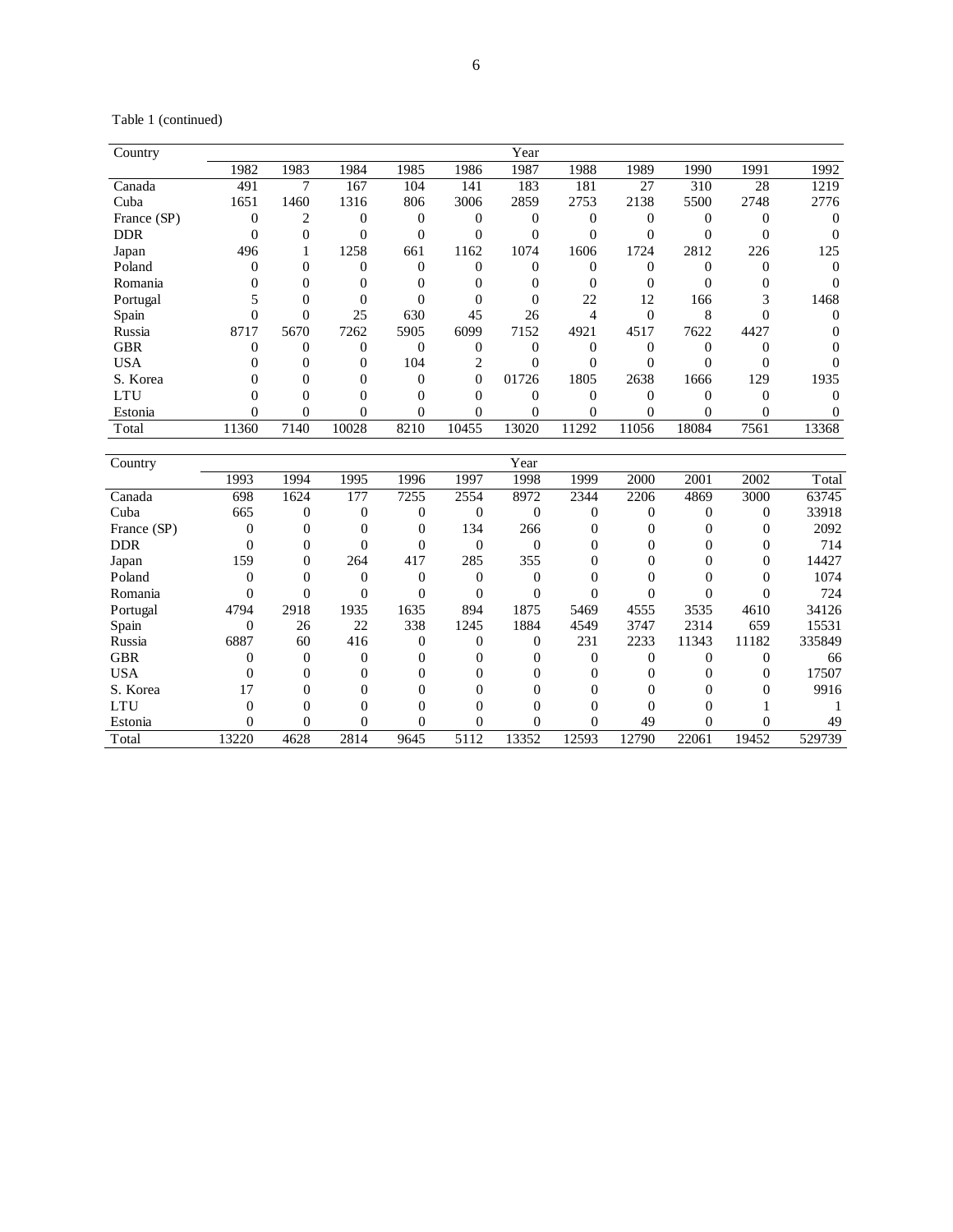| Country     |          |                |                |              |              | Year     |          |          |      |          |          |
|-------------|----------|----------------|----------------|--------------|--------------|----------|----------|----------|------|----------|----------|
|             |          |                |                |              |              |          |          |          |      |          |          |
|             | 1960     | 1961           | 1962           | 1963         | 1964         | 1965     | 1966     | 1967     | 1968 | 1969     | 1970     |
| Canada      | 3,8      | 8,8            | 13,8           | 23,5         | 8,2          | 1,0      | 0,7      | 3,4      | 0,8  | 1,2      | 2,2      |
| Cuba        | $\Omega$ | $\overline{0}$ | $\overline{0}$ | $\mathbf{0}$ | $\mathbf{0}$ | $\theta$ | $\Omega$ | $\theta$ | 0    | 0        | $\Omega$ |
| France (SP) | 0.6      | 1,3            | 3,8            | 6,0          | 1,6          | 0,5      | 0,3      | 1,1      | 0,1  | 0        |          |
| <b>DDR</b>  |          |                |                | 0            | $\mathbf{0}$ | 0,9      | 0,2      | 2,4      | 0    | 0        |          |
| Japan       |          |                |                | 0            | $\Omega$     | 0        | 0        | $\theta$ | 0,3  |          | 0,4      |
| Poland      |          |                | $\Omega$       | 0,3          | 0            | $\theta$ | 3,0      | $\Omega$ | 0    | 2,2      | $\Omega$ |
| Romania     |          |                |                |              |              | 0        | 0        | 0        | 0    | $\Omega$ | 0,4      |
| Portugal    |          |                |                |              |              |          |          |          |      |          |          |
| Spain       |          |                |                |              |              |          |          |          |      |          |          |
| Russia      | 4,0      | 22,3           | 78,1           | 38,9         | 79,7         | 97,5     | 95,8     | 93,0     | 98,7 | 96.6     | 97,0     |
| E GBR       | $\Omega$ | 0,1            | $\Omega$       | $\Omega$     | $\Omega$     | 0        | 0        | 0,1      |      |          | 0        |
| <b>USA</b>  | 91,6     | 67,6           | 4,3            | 31,4         | 10,4         |          |          |          |      |          |          |
| S. Korea    | 0        | 0              | $\Omega$       | $\Omega$     | $\Omega$     | 0        |          | 0        |      |          |          |
| Estonia     | $\Omega$ | $\theta$       | $\Omega$       | $\Omega$     | $\Omega$     | $\Omega$ | 0        | $\theta$ | 0    | $\Omega$ |          |
| Total       | 100      | 100            | 100            | 100          | 100          | 100      | 100      | 100      | 100  | 100      | 100      |

| Country     |      |          |          |      |          | Year           |      |      |      |      |      |
|-------------|------|----------|----------|------|----------|----------------|------|------|------|------|------|
|             | 1971 | 1972     | 1973     | 1974 | 1975     | 1976           | 1977 | 1978 | 1979 | 1980 | 1981 |
| Canada      | 0, 8 | 3,2      | 1,5      | 0,7  | 0,7      | 23,9           | 27,4 | 26,8 | 36,1 | 8,9  | 20,4 |
| Cuba        |      | $\Omega$ | 0        | 0    | 0        | 0              | 4,6  | 5,4  | 14,2 | 8,6  | 10,9 |
| France (SP) |      |          |          | 0,2  | 0        | 0,1            |      |      |      |      |      |
| <b>DDR</b>  | 0,3  |          |          |      |          |                |      |      |      |      |      |
| Japan       | 5,7  | 0,4      | 5,4      | 0,3  |          |                |      |      |      |      |      |
| Poland      | 1,1  | 0,2      |          |      |          |                |      |      |      |      |      |
| Romania     |      | 0        |          |      |          |                |      | 0    | 0,3  |      |      |
| Portugal    |      | $\Omega$ | 0,4      |      |          |                |      |      | 0,8  | 0,3  |      |
| Spain       |      |          |          |      |          |                |      |      |      |      |      |
| Russia      | 92,0 | 96,2     | 92,7     | 97,1 | 99,3     | 76,0           | 68,0 | 67,7 | 45,1 | 82,2 | 68,7 |
| E GBR       |      | 0        | $\Omega$ | 0,1  | 0        |                |      |      |      |      |      |
| <b>USA</b>  |      |          |          | 1,5  |          |                |      |      |      |      |      |
| S. Korea    |      |          |          |      |          |                |      |      |      |      |      |
| <b>LTU</b>  |      |          |          |      |          |                |      |      |      |      |      |
| Estonia     |      | 0        | 0        | 0    | $\theta$ | $\overline{0}$ | 0    | 0    |      | 0    |      |
| Total       | 100  | 100      | 100      | 100  | 100      | 100            | 100  | 100  | 100  | 100  | 100  |

Table 2. International catch of redfish (%) in Div. 3O in 1960-2002 (STATLANT21A).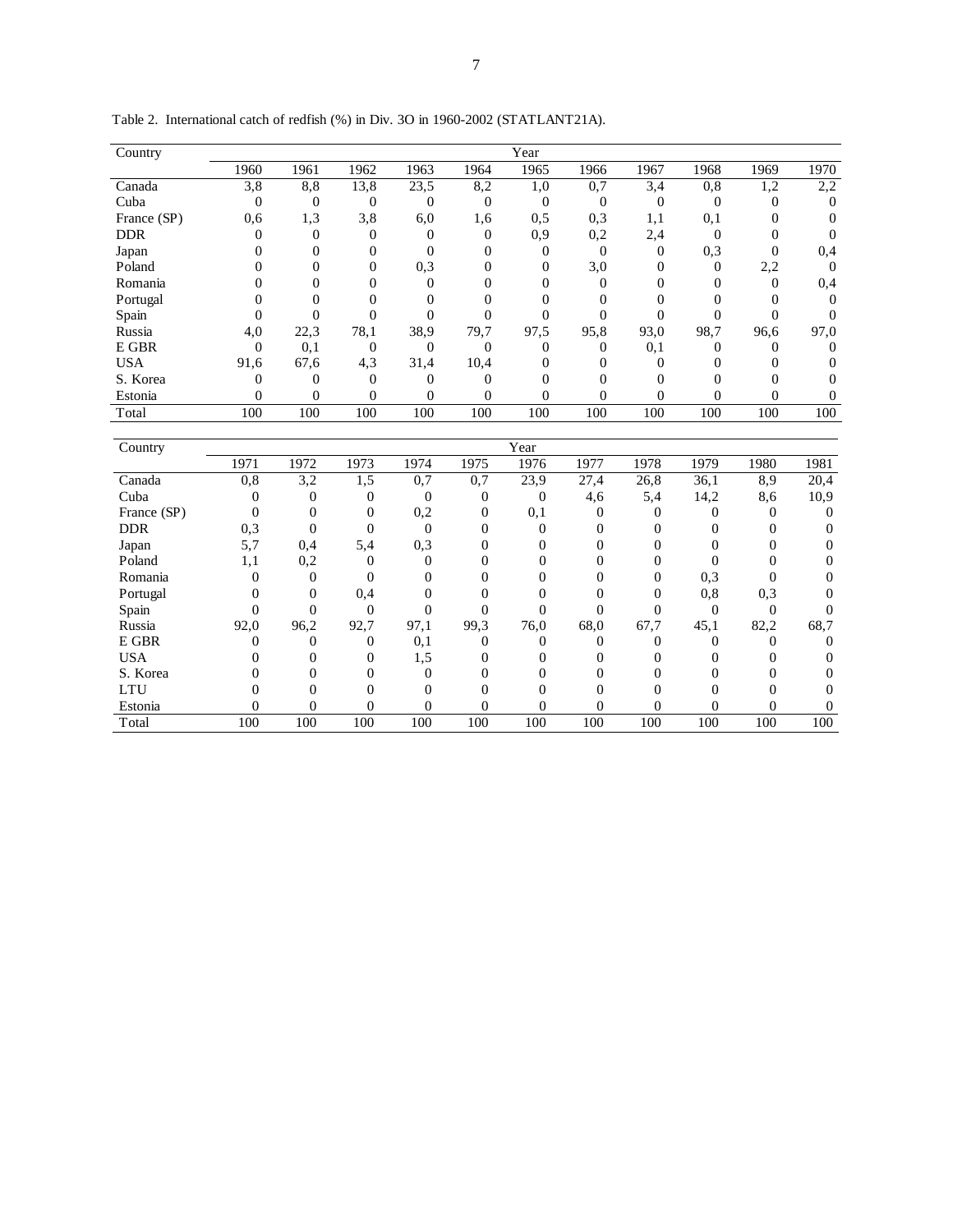Table 2 (continued)

| Country     |              |          |      |      |          | Year |          |      |          |      |      |
|-------------|--------------|----------|------|------|----------|------|----------|------|----------|------|------|
|             | 1982         | 1983     | 1984 | 1985 | 1986     | 1987 | 1988     | 1989 | 1990     | 1991 | 1992 |
| Canada      | 4,3          | 0,1      | 1,7  | 1,3  | 1,3      | 1,4  | 1,6      | 0,2  | 1,7      | 0,4  | 9,1  |
| Cuba        | 14,5         | 20,4     | 13,1 | 9,8  | 28,8     | 22,0 | 24,4     | 19.3 | 30,4     | 36,3 | 20,8 |
| France (SP) | $\mathbf{0}$ |          |      |      |          |      |          |      |          |      |      |
| <b>DDR</b>  |              |          |      |      |          |      |          |      |          |      |      |
| Japan       | 4,4          | $\Omega$ | 12,5 | 8,1  | 11,1     | 8,2  | 14,2     | 15,6 | 15,5     | 3,0  | 0.9  |
| Poland      |              |          |      |      |          |      |          |      |          |      |      |
| Romania     |              |          |      |      | 0        |      |          |      |          |      |      |
| Portugal    |              |          |      |      |          |      | 0,2      | 0,1  | 0,9      | 0    | 11,0 |
| Spain       |              | 0        | 0,2  | 7,7  | 0,4      | 0,2  | 0        | 0    | $\Omega$ |      |      |
| Russia      | 76,7         | 79,4     | 72,4 | 71,9 | 58,3     | 54,9 | 43,6     | 40,9 | 42,1     | 58,6 | 43,7 |
| E GBR       |              |          |      | 0    | 0        |      |          |      |          |      |      |
| <b>USA</b>  |              |          | 0    | 1,3  | $\Omega$ |      |          |      |          |      |      |
| S. Korea    |              |          |      | 0    | 0        | 13,3 | 16       | 23,9 | 9,2      | 1,7  | 14,5 |
| <b>LTU</b>  |              |          |      |      |          |      | $\Omega$ |      |          |      |      |
| Estonia     |              | 0        | 0    | 0    | 0        | 0    | 0        |      |          |      |      |
| Total       | 100          | 100      | 100  | 100  | 100      | 100  | 100      | 100  | 100      | 100  | 100  |

| Country     |              |          |      |      |          | Year     |      |      |      |      |       |
|-------------|--------------|----------|------|------|----------|----------|------|------|------|------|-------|
|             | 1993         | 1994     | 1995 | 1996 | 1997     | 1998     | 1999 | 2000 | 2001 | 2002 | Total |
| Canada      | 5,3          | 35,1     | 6,3  | 75,2 | 50,0     | 67,2     | 18.6 | 17,2 | 22,1 | 15,4 | 12,0  |
| Cuba        | 5,0          | 0        | 0    |      | $\Omega$ | $\theta$ |      |      |      | 0    | 6,4   |
| France (SP) | $\Omega$     | 0        | 0    | 0    | 2,6      | 2,0      |      | 0    |      |      | 0,4   |
| <b>DDR</b>  |              | 0        | 0    |      | $\Omega$ | $\Omega$ |      | 0    |      |      | 0,1   |
| Japan       | 1,2          | $\Omega$ | 9,4  | 4,3  | 5,6      | 2,7      |      | 0    |      |      | 2,7   |
| Poland      | 0            |          | 0    |      |          | $\Omega$ |      | 0    |      |      | 0,2   |
| Romania     |              |          |      |      |          |          |      |      |      |      | 0,1   |
| Portugal    | 36,3         | 63,1     | 68,8 | 17,0 | 17.5     | 14,0     | 43,4 | 35,6 | 16,0 | 23,7 | 6,4   |
| Spain       | $\mathbf{0}$ | 0,6      | 0,8  | 3,5  | 24,4     | 14,1     | 36,1 | 29,3 | 10,5 | 3,4  | 2,9   |
| Russia      | 52,1         | 1,3      | 14,8 | 0    | 0        | $\Omega$ | 1,8  | 17,5 | 51,4 | 57,5 | 63,4  |
| E GBR       | 0            |          | 0    |      |          | 0        |      | 0    |      | 0    | 0,01  |
| <b>USA</b>  | $\Omega$     |          | 0    |      |          |          |      | 0    |      | 0    | 3,3   |
| S. Korea    | 0,1          |          | 0    |      |          |          |      |      |      |      | 1,9   |
| <b>LTU</b>  |              |          |      |      |          |          |      |      |      |      |       |
| Estonia     | 0            | $\Omega$ | 0    |      |          | $\Omega$ |      | 0,4  |      |      |       |
| Total       | 100          | 100      | 100  | 100  | 100      | 100      | 100  | 100  | 100  | 100  | 100   |

Table 3. Indices of redfish biomass (tons) in Div. 3O from Russian research in 1983-1993.

| Year | <b>Biomass</b> | Biomass in NRA | % of the stock in NRA |
|------|----------------|----------------|-----------------------|
| 1983 | 212617         | 40200          | 18,9                  |
| 1984 | 84097          | 24073          | 28,6                  |
| 1985 | 157318         | 30337          | 19,3                  |
| 1986 | 122128         | 12539          | 10,3                  |
| 1987 | 20530          | 12780          | 62,2                  |
| 1988 | 90475          | 46738          | 51,7                  |
| 1989 | 27640          | 806            | 2,9                   |
| 1990 | 98661          | 1919           | 1,9                   |
| 1991 | 13494          | 650            | 4,8                   |
| 1993 | 185448         | 8194           | 4,4                   |
| Mean |                |                | 17,6                  |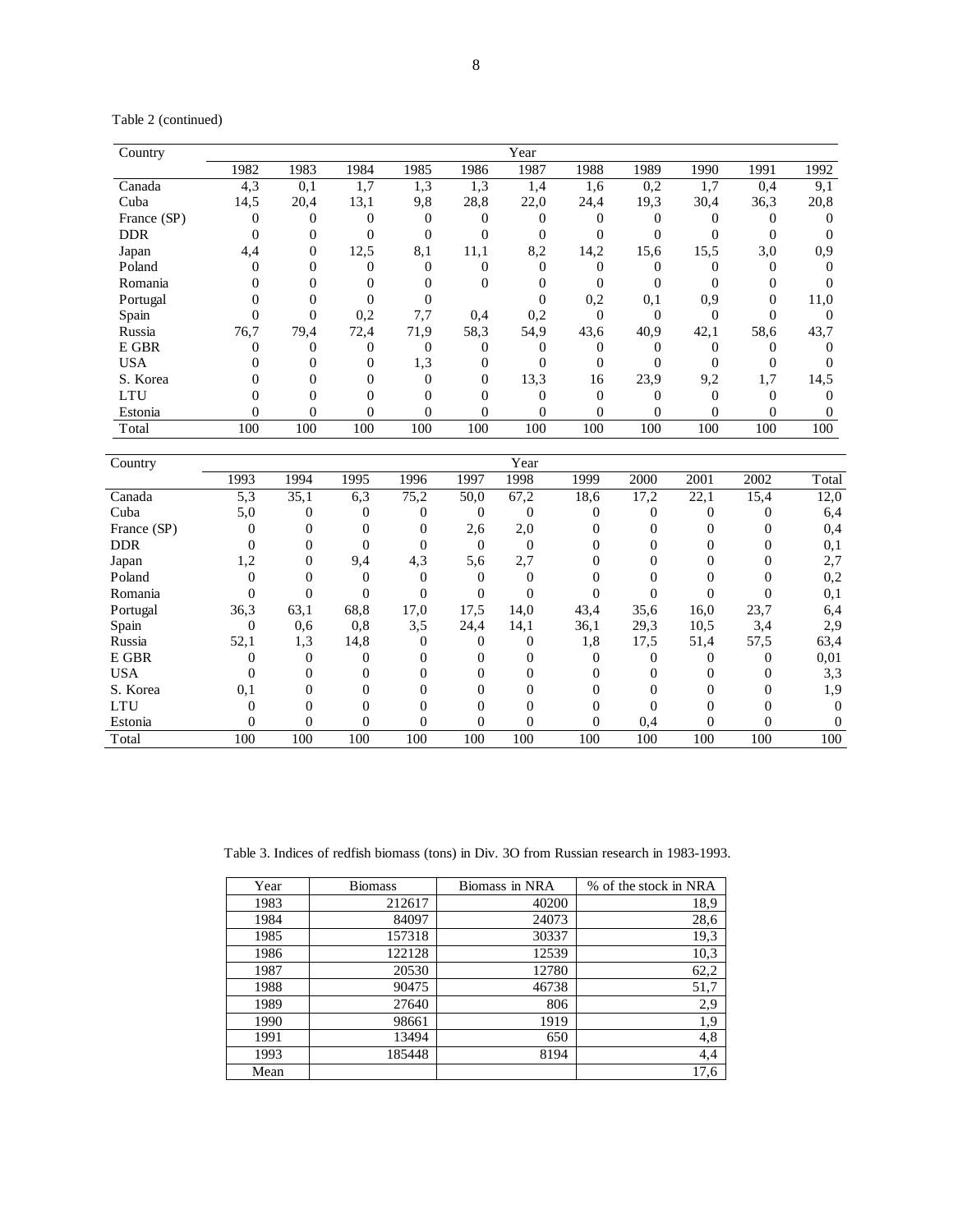|      |                | Spring survey |            |                | Fall survey |            |
|------|----------------|---------------|------------|----------------|-------------|------------|
| Year | <b>Biomass</b> | Biomass in    | % of the   | <b>Biomass</b> | Biomass in  | % of the   |
|      |                | <b>NRA</b>    | stock in   |                | <b>NRA</b>  | stock in   |
|      |                |               | <b>NRA</b> |                |             | <b>NRA</b> |
| 1991 | 15278          | 1553          | 10,2       | 34618          | 4473        | 12,9       |
| 1992 | 15961          | 2347          | 14,7       | 56247          | 14818       | 26,3       |
| 1993 | 83874          | 23733         | 28,3       | 51782          | 3584        | 6,9        |
| 1994 | 172264         | 8478          | 4,9        | 53324          | 5008        | 9,4        |
| 1995 | 234648         | 14641         | 6,2        | 125578         | 46022       | 36,6       |
| 1996 | 102695         | 54177         | 52,8       | 22974          | 3565        | 15,5       |
| 1997 | 15699          | 410           | 2,6        | 154622         | 37798       | 24,4       |
| 1998 | 159313         | 18024         | 11,3       | 75676          | 11459       | 15,1       |
| 1999 | 122550         | 19914         | 16,2       | 42100          | 11585       | 27,5       |
| 2000 | 83508          | 36624         | 43,9       | 60004          | 8700        | 14,5       |
| 2001 | 26183          | 3048          | 11,6       | 37286          | 8567        | 23,0       |
| 2002 | 20126          | 3151          | 15,7       | 33976          | 8396        | 24,7       |
| 2003 | 31202          | 2940          | 9,4        |                |             |            |
| Mean |                |               | 17,5       |                |             | 21,9       |

Table 4. Indices of redfish biomass (tons) in Div. 3O from Canadian research in 1991-2003.

Table 5. Catch rates of STM-type vessels (1760 kW) during the redfish fishery in Div. 3O.

| Parameters                 | Year |       |       |         |  |  |  |  |  |
|----------------------------|------|-------|-------|---------|--|--|--|--|--|
|                            | 2000 | 2001  | 2002  | $2003*$ |  |  |  |  |  |
| Total catch of all species | 2574 | 12075 | 13044 | 12091   |  |  |  |  |  |
| Russian catch of redfish   | 2233 | 11343 | 11182 | 10794   |  |  |  |  |  |
| Catch by STM               | 366  | 10236 | 8200  | 6641    |  |  |  |  |  |
| Catch per vessel/day       | 15,9 | 21,4  | 16,5  | 20,1    |  |  |  |  |  |
| Catch per 1-hour tow       |      | L.O   | 1,5   |         |  |  |  |  |  |

\* Provisional data from PINRO

Table 6. Indices of redfish biomass (tons) in Div. 3LNO from Russian research in 1983-1993.

| Year |        | Division |        |
|------|--------|----------|--------|
|      | 3L     | 3N       | 30     |
| 1983 | 138025 | 139928   | 212617 |
| 1984 | 89118  | 147466   | 84097  |
| 1985 | 47999  | 64083    | 157318 |
| 1986 | 61836  | 15641    | 122128 |
| 1987 | 40839  | 37144    | 20530  |
| 1988 | 15391  | 23779    | 90475  |
| 1989 | 7653   | 5781     | 27640  |
| 1990 | 7027   | 2259     | 98661  |
| 1991 | 16999  | 3370     | 13494  |
| 1993 | 3678   | 23188    | 185448 |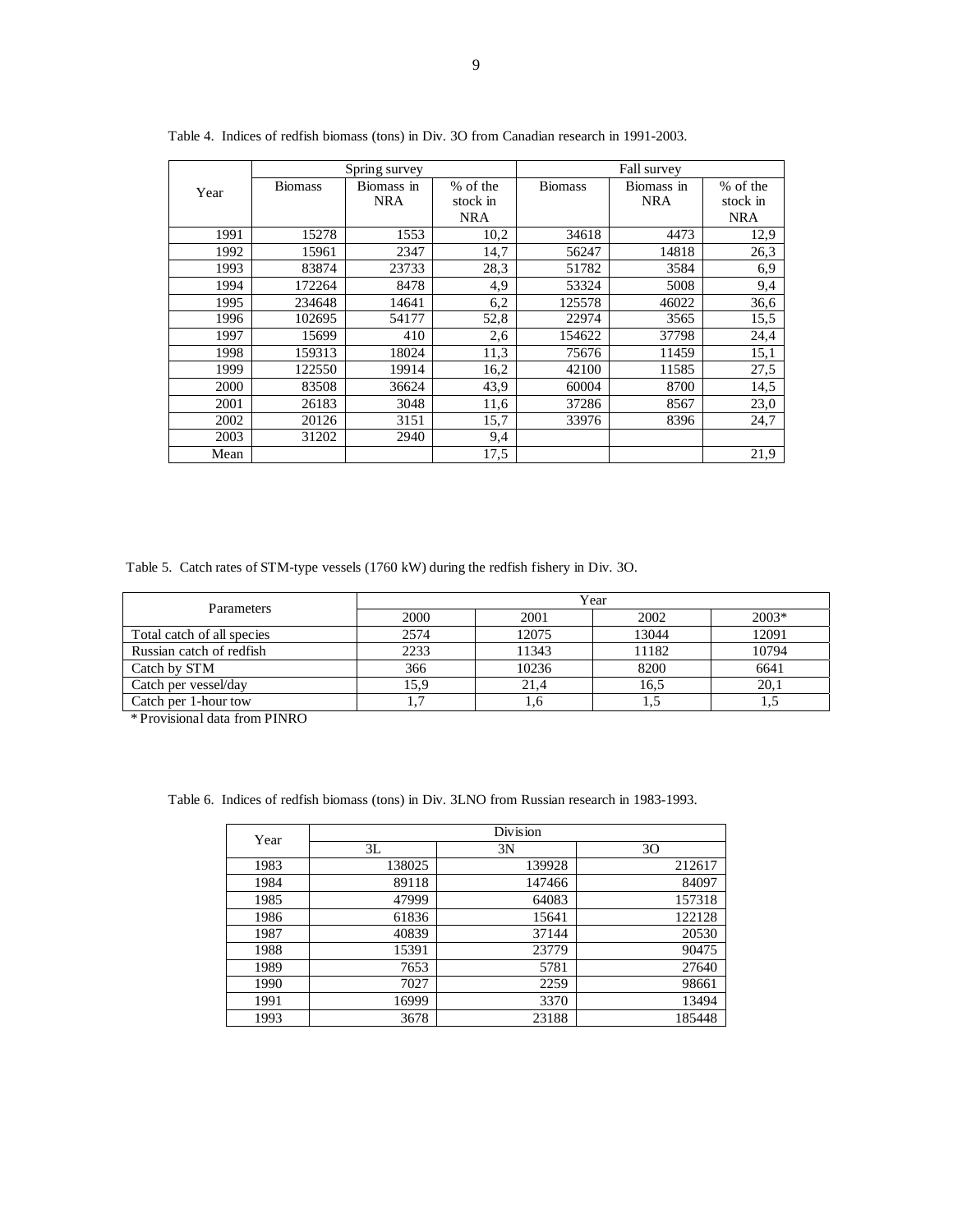|       |        | Division 3L |             |        |        | Division 3N |             |
|-------|--------|-------------|-------------|--------|--------|-------------|-------------|
| Years | Spring | Summer      | Fall survey | Winter | Spring | Summer      | Fall survey |
|       | survey | survey      |             | survey | survey | survey      |             |
| 1978  |        | 311163      |             |        |        |             |             |
| 1979  |        | 227788      |             |        |        |             |             |
| 1980  | 61502  |             |             |        |        |             |             |
| 1981  |        | 261384      |             |        |        |             |             |
| 1984  |        | 277711      |             |        |        |             |             |
| 1985  | 127888 | 161038      | 98233       | 90245  |        |             |             |
| 1986  |        |             | 17119       | 36568  |        |             |             |
| 1990  |        | 92840       | 20743       | 18202  |        |             |             |
| 1991  | 6267   | 37572       | 13665       |        | 4375   | 47624       | 24221       |
| 1992  | 7404   |             | 13424       |        | 2662   |             | 122990      |
| 1993  | 6461   | 20838       | 6011        |        | 16112  | 129808      | 13222       |
| 1994  | 2302   |             | 7173        |        | 1860   |             | 24584       |
| 1995  | 3284   |             | 50078       |        | 2572   |             | 40650       |
| 1996  | 16825  |             |             | 4691   | 5987   |             | 11277       |
| 1997  | 9277   |             |             | 19544  | 5651   |             | 51116       |
| 1998  | 27596  |             |             | 18522  | 31806  |             | 93703       |
| 1999  | 21314  |             |             | 38861  | 40182  |             | 33125       |
| 2000  | 36150  |             |             | 24917  | 51692  |             | 75544       |
| 2001  | 2658   |             |             | 28569  | 15415  |             | 103997      |
| 2002  | 9110   |             |             | 11793  | 21849  |             | 38235       |
| 2003  |        |             |             |        | 17414  |             |             |

Table 7. Indices of redfish biomass (tons) in Div. 3LN from Canadian research in 1978-2003.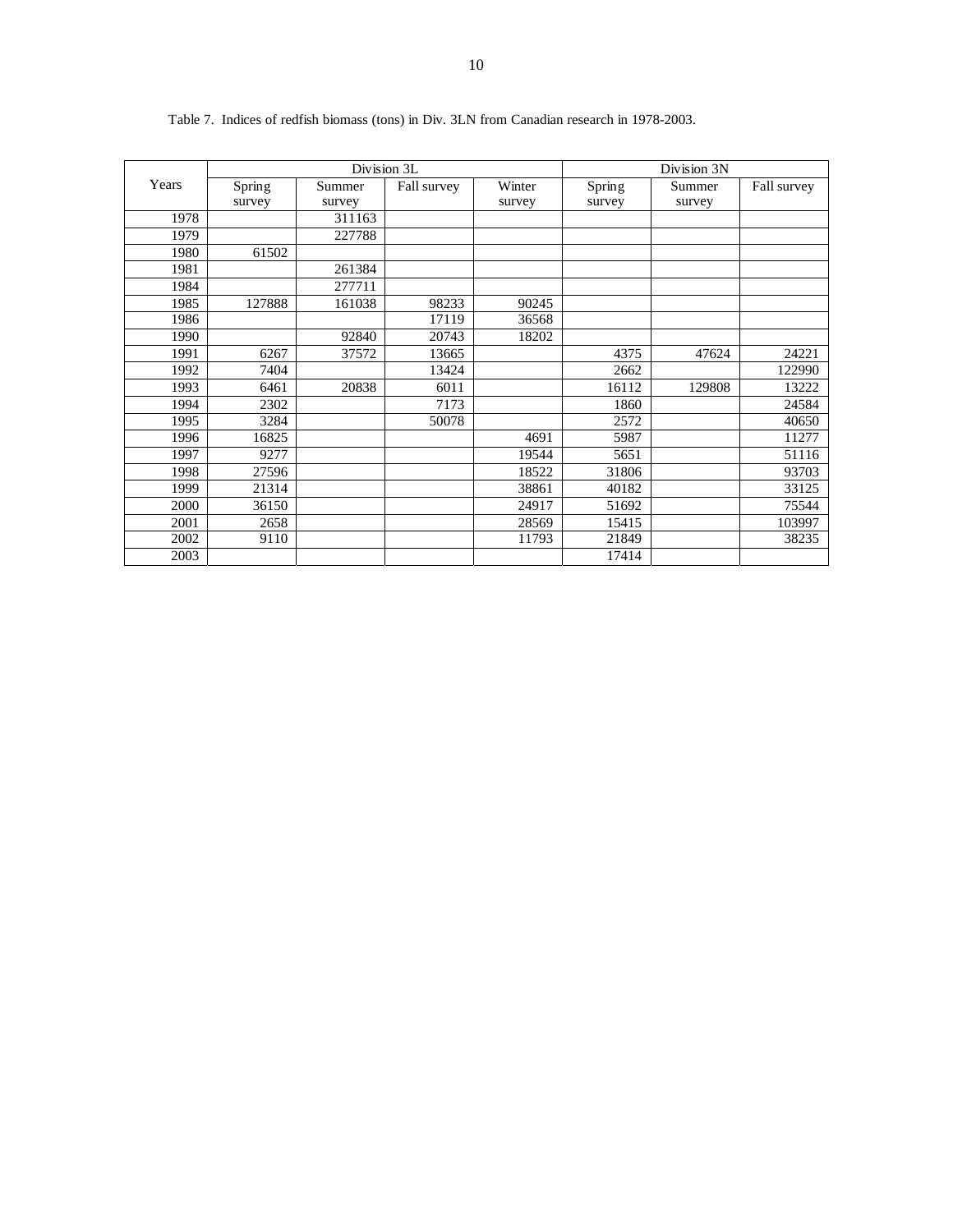

Fig. 1. Length composition of redfish in Div. 3O based on data from Russian surveys in 1983-1993.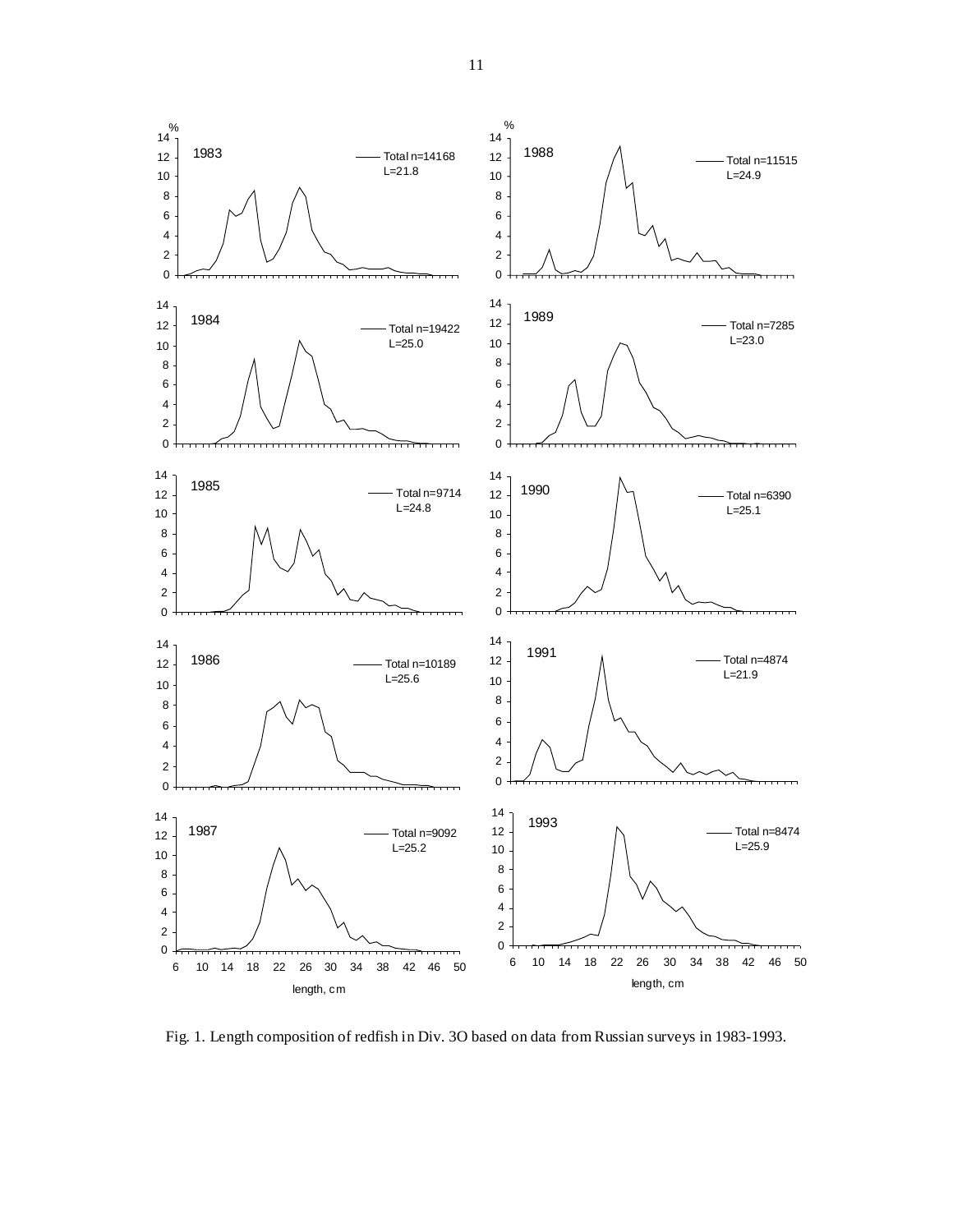

Fig. 2. Maturity rate of *S. fasciatus* in Div. 3O.